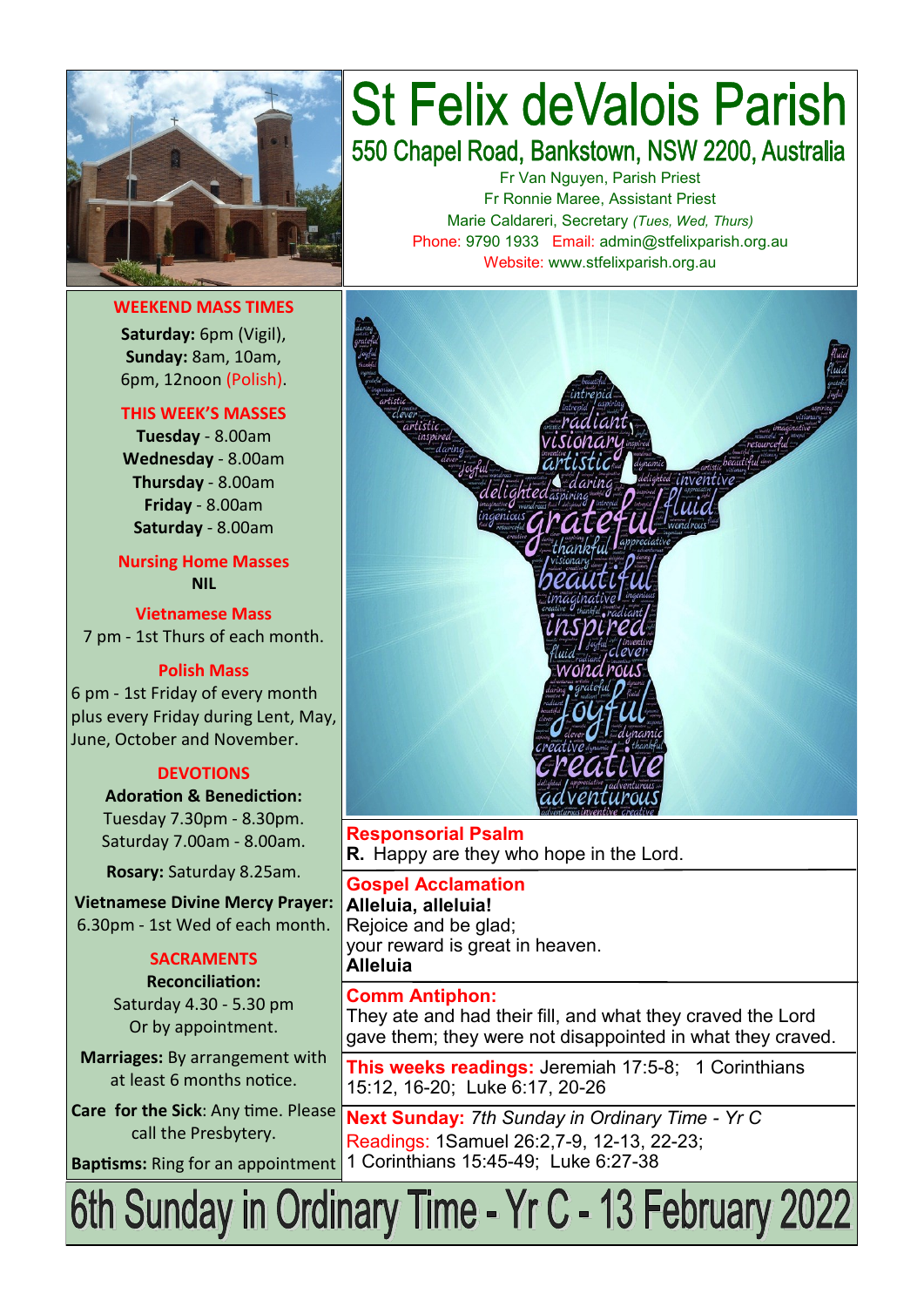True Happiness

Fettection Today's Gospel offers a contrast to many of the messages we hear in our society today. If we were to accept uncritically the "get ahead" messages of our culture, we would think that happiness means having money, being successful, and having many possessions. In this way, we are not unlike the people who heard Jesus teach on the day that he taught the Beatitudes. They too associated happiness with possessions and success. The report of the Beatitudes in Luke's Gospel, however, takes things one step further. Not only will we not find happiness through the "get ahead" messages of the world, but relying upon these messages will cause us harm. The warnings spoken are particularly challenging because they suggest that our way of life must change if we are to gain the lasting happiness of eternal life.

Talk together as a family about what society tells us makes a person successful. Make a list of the traits that you associate with a successful person. Then read together today's Gospel, Luke 6:17,20 -26. Reflect on Jesus' description of blessedness in the Kingdom of God. Then consider the warnings. Why are these surprising and challenging? What, then, is the measure of success in the Kingdom of God? Together write prayers of petition based on your discussion. Pray these prayers together, asking God to help your family seek the blessings of the Kingdom of God.

© Copyright Loyola Press All Rights Reserved. Used with permission. [www.loyolapress.com](http://www.loyolapress.com)

## **First Reconciliation - Yr 4 students**

We are commencing classes soon for the Sacrament of First Reconciliation to those students in Year 4 or above who will be having their First Holy Communion later in the year. If your child is in year 4 or above and you would like them to have their First Holy Communion later this year it is important that they receive the Sacrament of First Reconciliation prior. The meeting for parents is on Tuesday 15th February 2022 commencing at 7.00pm in the Church. Registration forms will be available at the meeting. The Sacrament of Reconciliation will be on Wednesday 23rd March 2022.

 **NOTE:** Reconciliation for Students in year 3 will be held in Term 4.

## **New Appointment for Fr Ronnie**

The Archbishop has asked Fr Ronnie to be the new assistant priest at St Catherine's Gymea. His appointment will begin next month and ending his time here at St Felix. He will celebrate his last Mass here at 10am on Sunday 6th March. Please keep Fr Ronnie in your prayers as he begins this new chapter in his priesthood.

WE NEED TO REMIND PEOPLE TO WEAR MASKS IN THE CHURCH FOR THE SAFETY AND PROTECTION OF ALL THOSE AROUND US ESPECIALLY THE ELDERLY AND THOSE WITH MEDICAL CONDITIONS. THANK YOU.

## **PLANNED GIVING PROGRAM REQUEST FORM**

### **Would you like to become a regular contributor to the Parish?**

If so, please fill in this slip and return it to the Parish Office. Otherwise send an e-mail with your details to Marie at admin@stfelixparish.org.au

| Name.                                 |                                                      |                                              |  |  |  |
|---------------------------------------|------------------------------------------------------|----------------------------------------------|--|--|--|
|                                       |                                                      |                                              |  |  |  |
| ∣ Fmail <sup>-</sup>                  |                                                      |                                              |  |  |  |
| <b>WOULD LIKE</b><br><b>FNVELOPES</b> | <b>WOULD LIKE TO CONTRIBUTE</b><br>USING CREDIT CARD | WOULD LIKE TO CONTRIBUTE<br>VIA DIRECT DEBIT |  |  |  |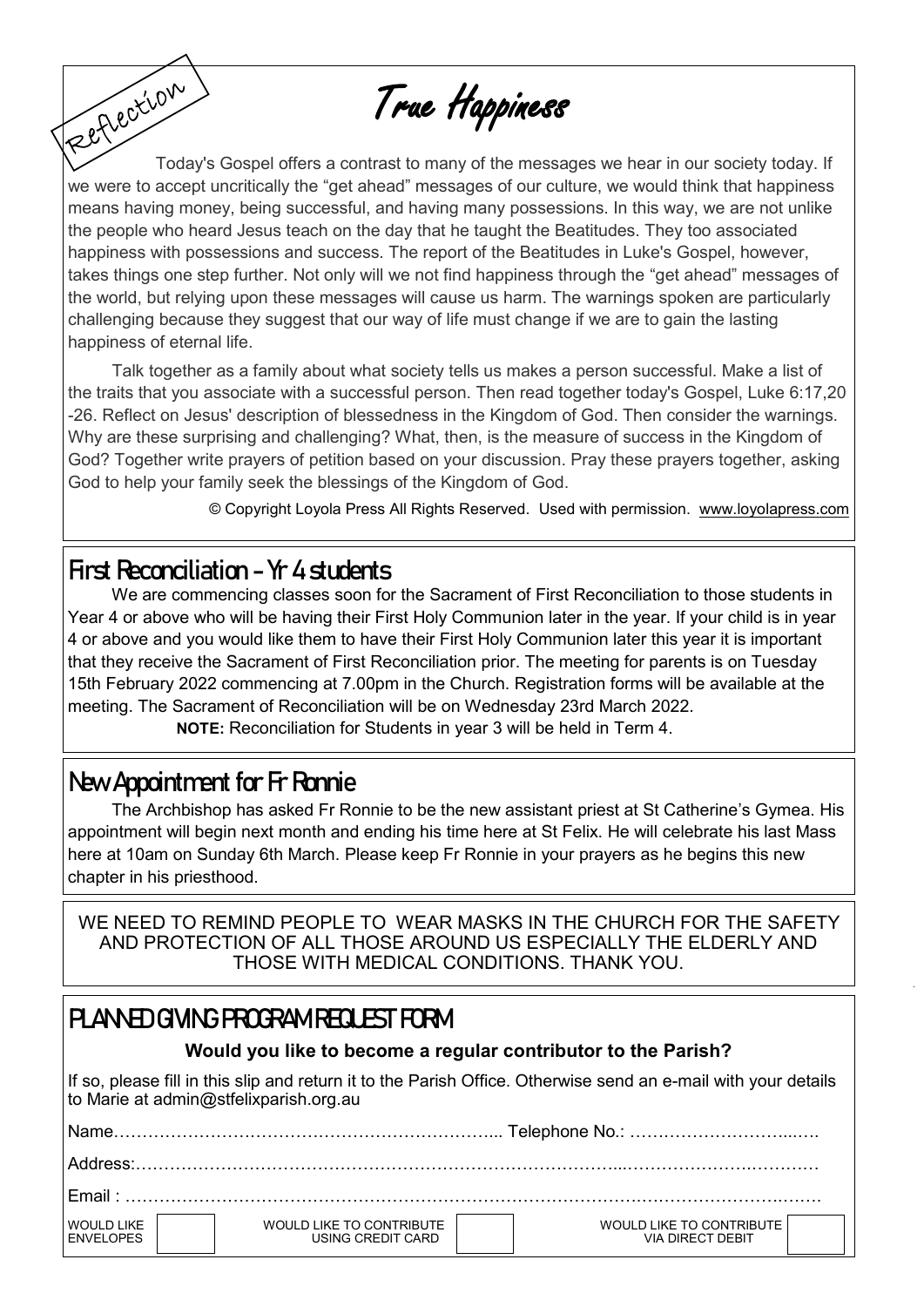## **GOSPEL: Luke 6:17, 20-26**

#### **A reading from the holy Gospel according to Luke.**

*Happy are the poor. Woe to the rich!*

Jesus came down with the Twelve and stopped at a piece of level ground where there was a large gathering of his disciples with a great crowd of people from all parts of Judaea and from Jerusalem and from the coastal region of Tyre and Sidon who had come to hear him and to be cured of their diseases.

Then fixing his eyes on his disciples he said: 'How happy are you who are poor; yours is the kingdom of God. Happy you who are hungry now: you shall be satisfied. Happy you who weep now: you shall laugh.

'Happy are you when people hate you, drive you out, abuse you, denounce your name as criminal, on account of the Son of Man. Rejoice when that day comes and dance for joy, for then your reward will be great in heaven. This was the way their ancestors treated the prophets.

'But alas for you who are rich: you are having your consolation now.

Alas for you who have your fill now: you shall go hungry.

Alas for you who laugh now: you shall mourn and weep.

'Alas for you when the world speaks well of you! This was the way their ancestors treated the false prophets.'

The Gospel of the Lord.

**Praise to you, Lord Jesus Christ.**

## **Mass Intentions:**

**Recently Deceased:** Mirjana Puce; Paul Do Van Thuan

**Anniversary:** Phero Ha Van Thien; Louise Rhea Descombes; Fr Ray Farrell; Maria Portia Mariano; Marina Tonel; Paul Do Van Kien; Maria Pham Quynh Thu; Madalena Chu Thi Bang; Giuse Chu Van Nhuan; Maria Nguyen Thi Men.

**Deceased:** Maria Mun; JB Nghi; Maria Ngo; Theresa Nga; Rosa Nguyet; Maria Nguyen Thi Su; Fahme Abdul Ahad; Micae Lai Dinh Trung; John Field

**Sick:** Tom Quilty, Jason Timbs & Bart Hennely, Dau (Xuan); Gerard Go; Fatima Fernandes; Marian Periera; baby Alan Dien Quan Nguyen; Monina Rodriguez Pineda; Tenshi Asriel Magdaleno Arcenas; Rose Nuner; Maria Carta; Teresita Martinez; Maria Kovatsun; Frannie; Madelyn Nicole; Jun Ibarra; Abida Gill; Vo Van Kiet; Maria Bui Thi Don; Josette Ackad; Nivea Wani; Diana Emilie Perez; Billy; Lagi Amoa; Clarence Ally; Jane Aquino; Glory Bereira; Gladyse Broudou; Jenny; Hoa Mai; Wayne Waters; Rosa House; Nivea Wanigesekera; Annick Duval; Henriette Tam Tinh Lam; Phyllis Vujkovic; Sandra **Whaites** 

#### **Weekly Rosters**

|                        |                |                         | <b>13 FEBRUARY</b>     |                     |                                                                                |                      |  |  |  |  |  |
|------------------------|----------------|-------------------------|------------------------|---------------------|--------------------------------------------------------------------------------|----------------------|--|--|--|--|--|
| Reader 1               |                | Gloria Booby            | <b>Philip Castillo</b> |                     | Emanuela Viner                                                                 | Nhung Bui            |  |  |  |  |  |
| Reader 2               |                | <b>Emmanuel Icard</b>   | Ligaya Castillo        |                     | Mary O'Hea                                                                     | <b>Harriet Owusu</b> |  |  |  |  |  |
| Acolyte                |                | Joseph Bui (A)          | An Dang (A)            |                     | Thong Tran (A)                                                                 | Thanh Vu (A)         |  |  |  |  |  |
| Choir                  | St Anne        |                         | <b>SSOG</b>            |                     | Jessica Nohra                                                                  | Elias                |  |  |  |  |  |
| <b>20 FEBRUARY</b>     |                |                         |                        |                     |                                                                                |                      |  |  |  |  |  |
| Reader 1               |                | <b>Patrick Abourizk</b> | Kiara Asuzu            |                     | Helen Vujevic                                                                  | <b>Anthony Tran</b>  |  |  |  |  |  |
| Reader 2               | Gloria Booby   |                         | Maxwell Asuzu          |                     | <b>Emanuela Viner</b>                                                          |                      |  |  |  |  |  |
| Acolyte                | Joseph Bui (A) |                         | An Dang (A)            |                     | Anthony Joseph (A)                                                             | Thanh Vu (A)         |  |  |  |  |  |
| Choir                  | <b>St Anne</b> |                         | <b>SSOG</b>            |                     | <b>St Felix</b>                                                                | Elias                |  |  |  |  |  |
|                        |                | 13 February             |                        | 20 February         | Notes:                                                                         |                      |  |  |  |  |  |
| <b>Altar Society</b>   |                | Group 2                 |                        | Group 3 (see notes) | <b>SSOG: Singing Servants of God</b><br><b>SMMC: St Mary Mackillop's Choir</b> |                      |  |  |  |  |  |
| <b>Church Cleaners</b> |                | El Shaddai Group        |                        | Vinh Nguyen         | Group 2: Youth Group, Tram Vu (Florist)                                        |                      |  |  |  |  |  |
| <b>SVDP</b>            |                | J Obeid                 |                        | A Nguyen            |                                                                                |                      |  |  |  |  |  |